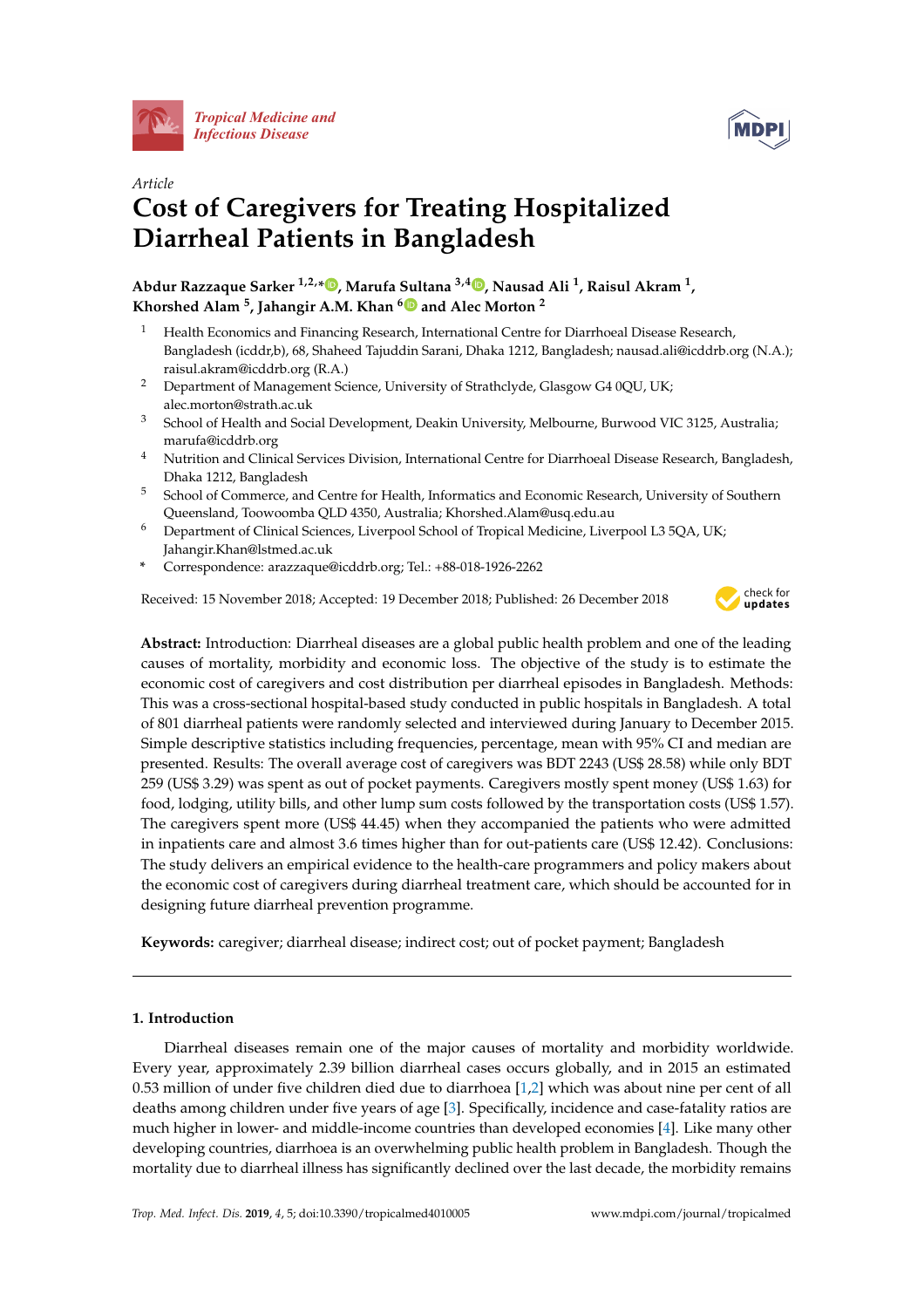stable in Bangladesh. In the last five years, approximately 12.9 million patients had visited health facilities for seeking care while at least 115 patients died [5]. However, numerous diarrheal cases occurred in community level and many of them were managed at household level and remain unreported, thus, the real diarrheal burden is still unknown.

Diarrhoea is one of the highly prevalent communicable diseases in Bangladesh. The diarrheal infection is common in all age groups, and children under five years of age suffer significantly in Bangladesh [6]. Bangladesh is located within a broad delta formed by the Ganges and Brahmaputra rivers of South Asia; the country is exceedingly flat, with low-lying land, subject to annual floods, and a natural disaster-prone area. Bangladesh is now undergoing a rapid urbanisation process. However, about one-third of the urban population live in urban slums, which are often considered high-risk areas for diarrheal infections [7]. Further, the diseases are highly sensitive to climate, showing seasonal variations in many places of the country [8]. Relative humidity and temperature are the other important factors that influence the rate of replication of different infectious organisms (e.g., bacteria and protozoa) and the survival of enteroviruses in the environment which cause diarrheal infections in Bangladesh [9]. diarrhoea is often referred as an alteration in normal bowel movement characterized by an increase in water content, volume, or frequency of stools [10]. A diarrheal episode is considered as the passage of three or more loose or liquid stools in 24 h prior to presentation for care, which is considered the most practicable definition among children and adults [11]. If the disease lasts "more than 7 days" and "at least 14 days" then the terms "prolonged" and "persistent" diarrhoea are used respectively [12,13]. diarrhoea is caused by many infectious organisms, including bacteria (e.g., *Escherichia coli*, *Vibrio chollerae Shigella*, *Salmonella*), viruses (e.g., *Rotavirus*, *Adenovirus*, *Norovirus*) and parasites (e.g., *Entamoeba Histolytia*, *Giardia Lamblia*). Poor sanitation systems, lack of potable water and inadequate personal hygiene are important risk factors for diarrheal disease which is accountable for up to 90% of all diarrheal cases [14], although it is the most prevalent disease that affects all irrespective of socio-economic status. The disease can be prevented and managed at household level with low cost oral rehydration therapy (ORT), however, the patient frequently visits the health facilities which imposes a substantial economic burden for the affected households [15,16]. Recent study showed that by controlling diarrheal diseases households could save approximately US\$ 136.03 million in Bangladesh which usually exhausted for receiving treatment [17].

Diarrheal diseases are one of the major causes of hospitalization among under-five children in Bangladesh. According to the latest hospital-based surveillance in Bangladesh, childhood diarrheal diseases were responsible for 40% and 18% of hospital admissions in sub-district and district level hospitals respectively, while at least 7% of under-five children were admitted to the medical college hospitals [5]. Although diarrheal diseases can be managed by low-cost interventions, however, an earlier study observed that about 75% of the under five children receive treatments from formal healthcare providers [18]. However, the treatment seeking pattern for diarrheal disease varies to a greater extent for children than for adults as children frequently visit the local private practitioners before hospitalization which eventually is reflected in its treatment costs [18,19].

There are numerous studies focusing on the economics of diarrheal disease around the world however, research focusing on the caregivers' cost during the diarrheal episode is still limited globally [20–25]. A hospital-based study captured the unit cost of inpatients and outpatients from providers' points of view rather than household perspectives in Asia [26]. Another hospital-based study also reported the cost for treating <5 diarrheal patients in Bangladesh but failed to capture all component (e.g., laboratory cost and income loss) of costs [27]. None of the studies specifically focused on the caregivers' point of views. Caregivers' time and direct expenditure are important cost component and have an impact on the livelihoods of families and particularly for those who live further away from treatment facilities [17,28–30]. To the best of our knowledge, this is the first study to analyse the distribution of caregivers' cost in Bangladesh, although caregivers' time and financial resources could upturn the overall cost of treatment for household perspective. Earlier hospital-based survey indicated that approximately 44 percent of the total diarrheal patients required hospitalization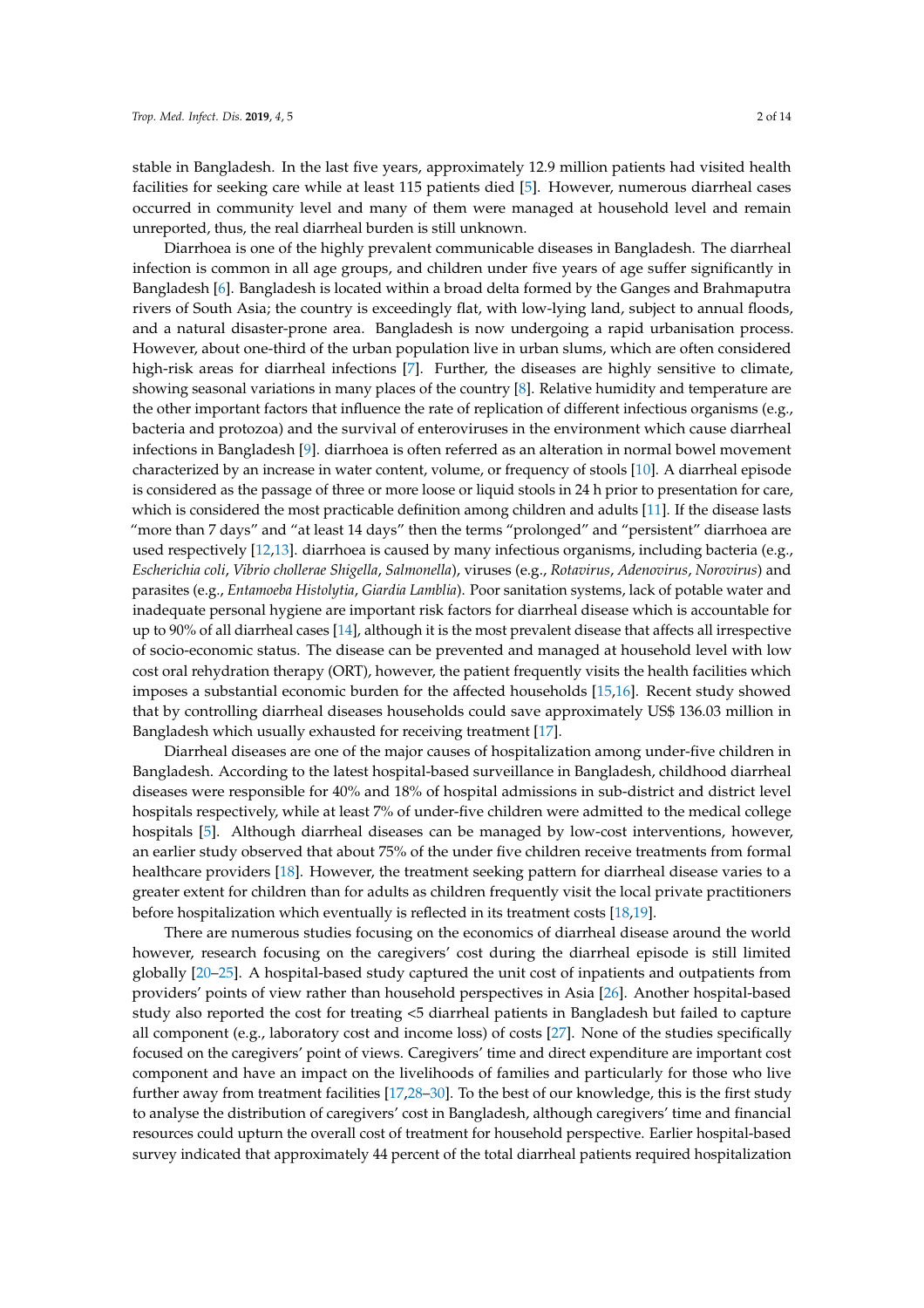and the remaining patients received outpatient services [17]. However, in both cases, the caregiver's involvement is a common phenomenon. In this aspect, the objective of the study is to estimate the average cost of caregivers and cost distribution during diarrheal episodes in Bangladesh. Given the current focus on the treatment cost from household perspective, the study aims to analyse both the costs of outpatients and inpatients during diarrheal infections. We expect that our findings will help policy makers to evaluate and design the diarrhoea related preventive or promotive health intervention at the household level.

## **2. Materials and Methods**

## *2.1. Design and Study Population*

This was a cross-sectional descriptive study conducted in public hospitals in Bangladesh. Public hospitals play a major role in providing treatment to the relatively large population with low cost, as those hospitals are highly subsidized and financed by the government of Bangladesh. Thus, a large number of patients irrespective of socio-economic strata frequently seek care from public hospitals. A total of 801 diarrheal patients were randomly selected and interviewed during January to December 2015. Respondents of this study were adult caregivers or economic contributors or adult patients. The study was conducted from a caregiver's perspective which means all types of caregiver's costs were identified, measured and valued [31].

#### *2.2. Cost Estimates*

The aim of this study was to analyse the caregivers' cost associated with the diarrheal treatment. In the study caregivers can be mother, father, spouses, descendants, siblings or close relative, who have no training in child health or education except their own experience and accompany during the hospitalization and aged 18 and above [19]. To estimate the cost of caregivers, both direct and indirect costs were captured. *Out of pocket costs* were defined as expenditure by caregivers for themselves which includes transportation, lodging, food items, informal payment, utility bills and other associated payments which was not directly linked with the treatment of patients. *Indirect cost* was considered as the income losses, as well as productivity losses of caregivers because of travel and stay at the health centre and costs due to absence from work. Self-reported wage rates were used for estimating the income losses. The inclusion of caregiving time based on the assumption that time dedicated to caregiving may represent foregone non-market activities such as education, household chores, child care, and leisure or domestic work [32,33]. Productivity costs were estimated using the human capital approach [34]. To capture the productivity losses for non-market activities, the minimum wage rate of Bangladesh according to the national level was considered. Caring for a patient with diarrhoea may have in negative impact on the emotional and physical conditions of the caregivers which was not captured in the previous studies [33,35]. Furthermore, time cost of visitors and extra irregular expense borne by the caregivers and visitors were not included in the analysis.

## *2.3. Data Collection*

Data were collected by face-to-face interviews during discharge from the hospitals. Respondents were adult patients or the accompanying persons who were most familiar with the costs incurred during the treatment of the patient. A research assistant reviewed patient's records, and data extraction forms were updated daily until the discharge of the patients. A telephone interview was also conducted for taking necessary information within one week after discharge from the hospital. Questions were asked regarding transportation, expenses during the hospitalization, and losses of wages resulting from absence from work.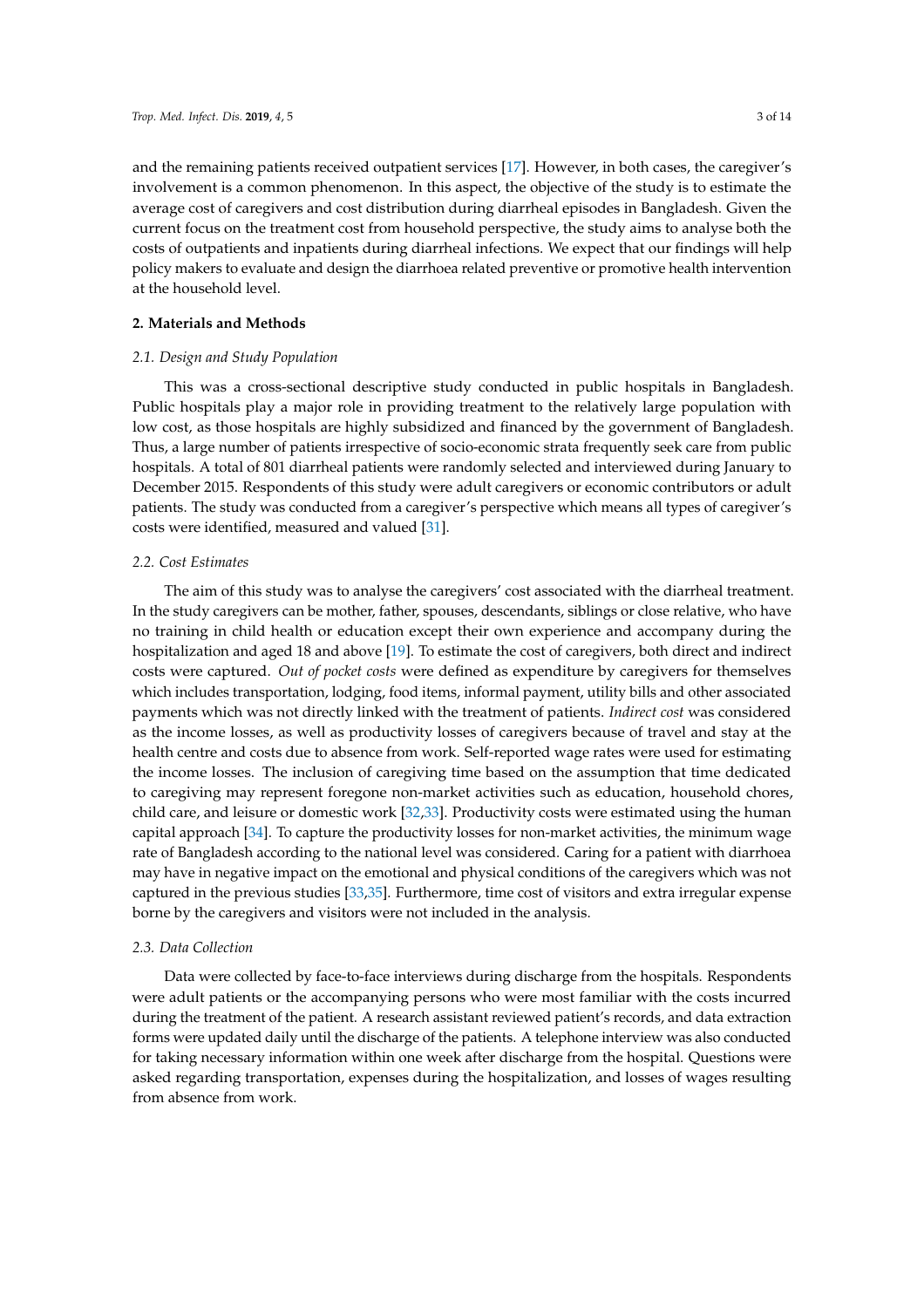#### *2.4. Data Analysis*

Data analysis was performed using Microsoft Excel and Stata/SE 13.0 (StataCorp, College Station, TX, USA). Simple descriptive statistics including frequencies, percentage, mean (95% CI) and median were presented in local currency, i.e., Bangladeshi Taka (BDT) and US dollars (US\$) applying the exchange rate (US\$  $1 = 78.5$  BDT) during the year of the survey; mid-2014–mid-2015 [36].

## *2.5. Ethical Approval*

The research protocol of this study, PR 13064 was approved by the Institutional Review Board of the International Centre for Diarrheal Disease Research, Bangladesh (icddr,b). Informed consent was obtained from all respondents before data collection.

## **3. Results**

#### *3.1. Background Characteristics of Study Participants*

The background characteristics of patients and their caregivers are presented in Table 1. A higher proportion of the diarrheal patients were children aged less than five years (57%) followed by adult patients aged 20 to 64 years (25%). The proportion of male and female patients were almost same (50%), and utilization of inpatient care service was slightly higher (52%) than outpatient services. Except the children aged less than five years (57%), housewives (16%), and students (10%) were two most vulnerable occupational groups for diarrheal infection. Parents (64%) were the most common person caring for their children during diarrheal treatment, indeed most of the caregivers were housewives (90%). The monthly income and expenditure of the households were BDT 19,603 (US\$ 250) and BDT 15,470 (US\$ 197) respectively, while the average last three months healthcare expenditure was BDT 5191 (US\$ 66) considering last three months preceding to the survey.

| <b>Variables</b>                   | n or Mean | % or SD | 95% CI         |
|------------------------------------|-----------|---------|----------------|
| Patient age in years (%)           |           |         |                |
| Less than 5                        | 460       | 57.43   | (53.97, 60.82) |
| 5 to 12                            | 52        | 6.49    | (04.98, 08.43) |
| 13 to 19                           | 38        | 4.74    | (03.47, 06.46) |
| 20 to 64                           | 199       | 24.84   | (21.97, 27.96) |
| $64+$                              | 52        | 6.49    | (04.98, 08.43) |
| Gender (%)                         |           |         |                |
| Male                               | 404       | 50.44   | (46.97, 53.90) |
| Female                             | 397       | 49.56   | (46.10, 53.03) |
| Types of patient $(\%)$            |           |         |                |
| Inpatient                          | 404       | 50.44   | (46.97, 53.90) |
| Outpatient                         | 397       | 49.56   | (46.10, 53.03) |
| Patient education (%)              |           |         |                |
| Not applicable (Child $<$ 5 years) | 458       | 57.18   | (53.72, 60.57) |
| No formal education                | 95        | 11.86   | (09.79, 14.29) |
| Up to primary                      | 112       | 13.98   | (11.74, 16.57) |
| Secondary                          | 103       | 12.86   | (10.71, 15.37) |
| Higher                             | 33        | 4.12    | (02.94, 05.74) |
| Patient occupation (%)             |           |         |                |
| Not applicable (Child $<$ 5 years) | 458       | 57.18   | (53.72, 60.57) |
| Housewife                          | 130       | 16.23   | (13.83, 18.95) |
| Students                           | 83        | 10.36   | (08.43, 12.68) |
| Self-employment                    | 49        | 6.12    | (04.65, 08.01) |
| Unemployed                         | 7         | 0.87    | (00.42, 01.82) |
| Salaried employee                  | 31        | 3.87    | (02.73, 05.45) |
| <b>Business</b>                    | 18        | 2.25    | (01.42, 03.54) |
| Others                             | 25        | 3.12    | (02.12, 04.58) |

**Table 1.** Distribution of socio-demographic characteristics of diarrheal patients (*N* = 801).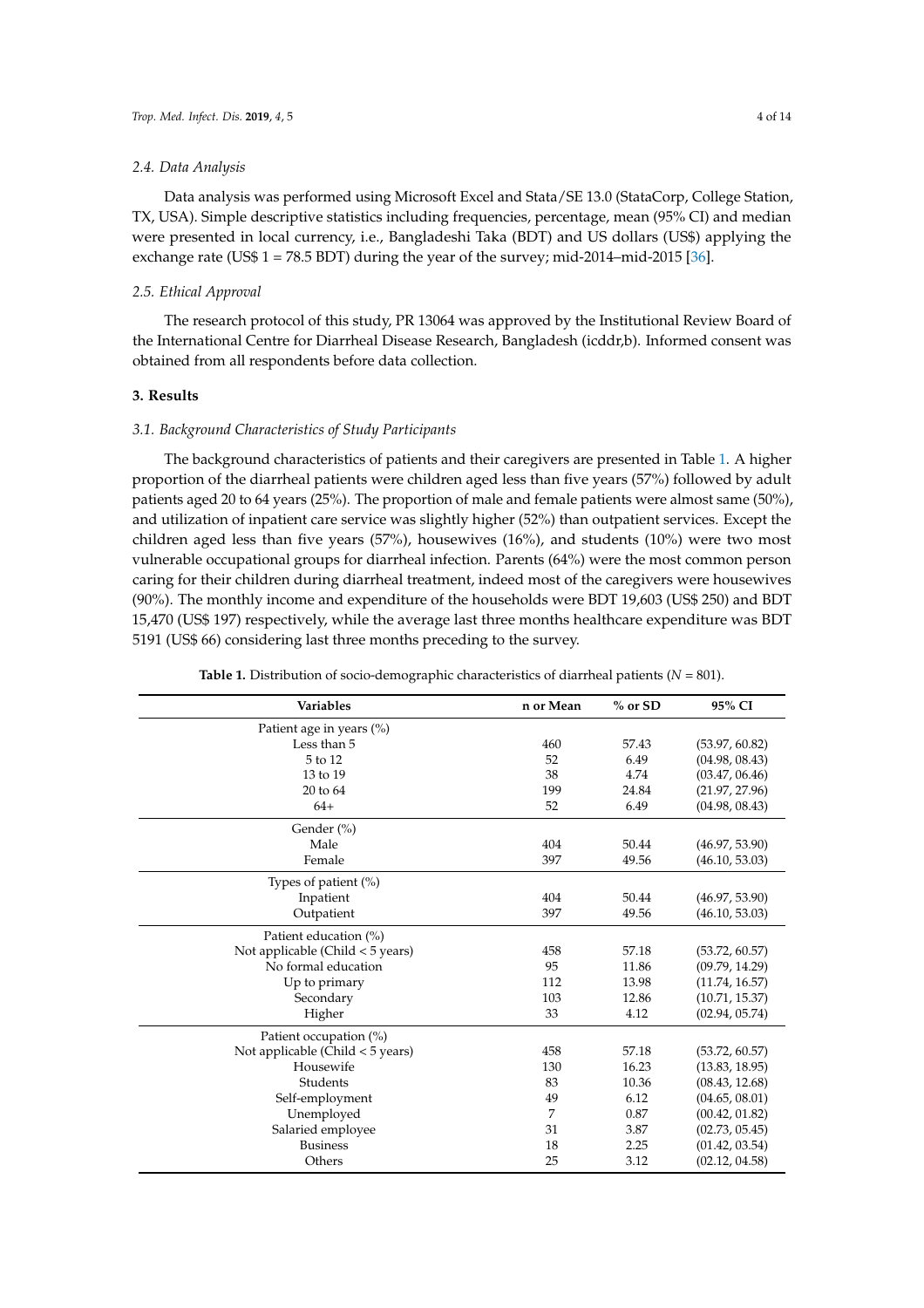| Variables                                                      | n or Mean | % or SD | 95% CI             |
|----------------------------------------------------------------|-----------|---------|--------------------|
| Mother education level (%)                                     |           |         |                    |
| No formal education                                            | 270       | 33.71   | (30.51, 37.06)     |
| Up to primary                                                  | 199       | 24.84   | (21.97, 27.96)     |
| Secondary                                                      | 274       | 34.21   | (30.99, 37.57)     |
| Higher                                                         | 58        | 7.24    | (05.64, 09.26)     |
| Father education level (%)                                     |           |         |                    |
| No formal education                                            | 278       | 34.71   | (31.48, 38.08)     |
| Up to primary                                                  | 191       | 23.85   | (21.01, 26.93)     |
| Secondary                                                      | 241       | 30.09   | (27.00, 33.36)     |
| Higher                                                         | 91        | 11.36   | (09.34, 13.76)     |
| Patient-respondent relationship (%)                            |           |         |                    |
| Parent                                                         | 509       | 63.55   | (60.14, 66.82)     |
| Sibling                                                        | 17        | 2.12    | (01.32, 03.39)     |
| Grandparent                                                    | 17        | 2.12    | (01.32, 03.39)     |
| Relative                                                       | 29        | 3.62    | (02.53, 05.17)     |
| Spouse                                                         | 52        | 6.49    | (04.98, 08.43)     |
| Offspring                                                      | 49        | 6.12    | (04.65, 08.01)     |
| Others (i.e., neighbour, friend, self)                         | 128       | 15.98   | (13.60, 18.69)     |
| Caregivers occupation (considered multiple responses)          |           |         |                    |
| Housewife                                                      | 702       | 90.00   |                    |
| Students                                                       | 73        | 09.36   |                    |
| Self-employment                                                | 114       | 14.62   |                    |
| Unemployed                                                     | 31        | 03.97   |                    |
| Salaried employee                                              | 103       | 13.21   |                    |
| <b>Business</b>                                                | 118       | 15.13   |                    |
| Others                                                         | 130       | 16.67   |                    |
| Household size (%)                                             |           |         |                    |
| Less than 3                                                    | 32        | 4.00    | (02.84, 05.60)     |
| $3 \text{ to } 5$                                              | 458       | 57.18   | (53.72, 60.57)     |
| More than 5                                                    | 311       | 38.83   | (35.50, 42.26)     |
| Household size (Mean, SD)                                      | 5.59      | 02.93   | (05.59, 02.93)     |
| Patient household monthly income in BDT (Mean, SD)             | 19,603    | 26,642  | (17,756, 21,451)   |
| Patient household monthly expenditure in BDT (Mean, SD)        | 15,470    | 10,702  | (14,727, 16,212)   |
| Overall healthcare expenditure last 3 months in BDT (Mean, SD) | 5191      | 17,745  | (3961, 6422)       |
| Income quintile in BDT (Mean, SD)                              |           |         |                    |
| Poorest quintile                                               | 190       | 7042    | (6786, 7298)       |
| 2nd                                                            | 168       | 10,938  | (10,789, 11,086)   |
| 3rd                                                            | 123       | 14,638  | (14,513, 14,763)   |
| 4th                                                            | 178       | 20,288  | (19,893, 20,683)   |
| Upper quintile                                                 | 142       | 50,106  | (41, 466, 58, 746) |

**Table 1.** *Cont.*

Note: SD: Standard Deviation; CI: Confidence Interval.

## *3.2. Average Caregivers' Cost*

The average caregivers' economic cost and its distribution were reported in Table 2. The overall average caregivers' cost for attending with their diarrheal patients was BDT 2, 243 (US\$ 28.58) while only BDT 258.57 (US\$ 3.29) was spent as out of pocket payment. Among this expenditure, caregivers spent most for food, lodging, utility bills, and other lump sum costs jointly (BDT 127.87 or US\$ 1.63) followed by the transportation costs (BDT 123.29 or US\$ 1.57). As with overall care, the cost distribution pattern was similar for inpatient care but different for outpatient care where caregivers spent more for transportation cost than food and lodging purpose (Table 2). Indeed, caregivers spent more when they accompanied the inpatients than the outpatients and this amount was almost 3.6 times higher than outpatients (BDT 3,490 or US\$ 44.45 V/S BDT 975 or US\$ 12.42).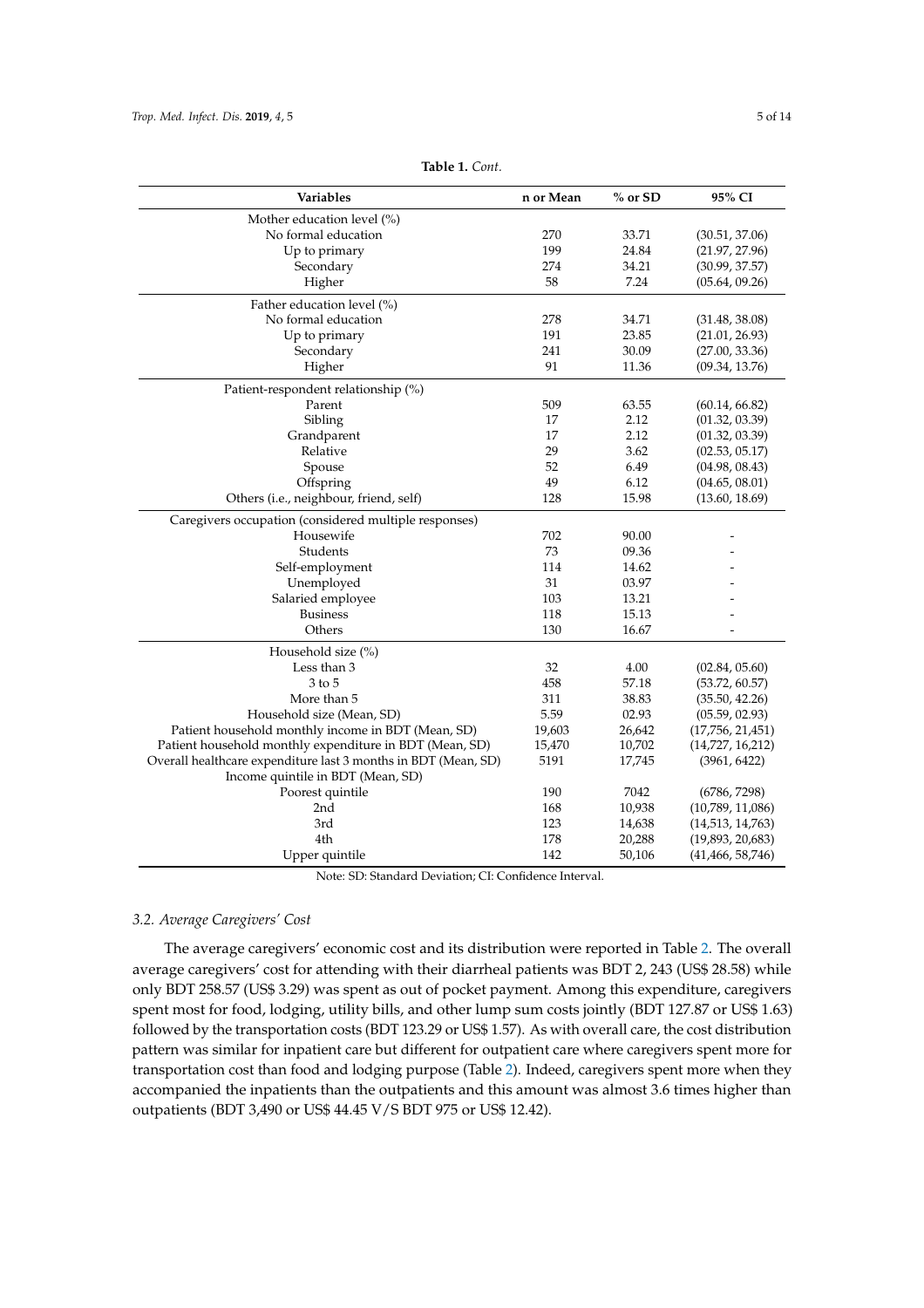## *3.3. Distribution of Caregivers' Cost by Socio-Demographic Characteristics*

Considering the age group of patients, the average total cost of caregivers ranged from BDT 2529 (US\$ 32.22) to BDT 4407 (US\$ 56.14) for inpatient care. For inpatient care, caregivers' cost was significantly higher (BDT 4407 or US\$ 56.14) when they accompanied under-five children followed *Trop. Med. Infect. Dis.* **2018**, *3*, 6 of 14 by the older aged (64+) patients (BDT 3777 or US\$ 48.11). A similar cost distributional pattern was observed regarding direct and indirect cost of caregivers for both the inpatient and outpatient care. observed regarding direct and indirect cost of caregivers for both the inpatient and outpatient care. Caregivers' average total expenditure was slightly higher (BDT 3616 or US\$ 46.06) for male patients Caregivers' average total expenditure was slightly higher (BDT 3616 or US\$ 46.06) for male patients than female patients (BDT 3357 or US\$ 42.76), and a similar scenario was observed for direct and than female patients (BDT 3357 or US\$ 42.76), and a similar scenario was observed for direct and indirect cost for inpatient care (Table 3). However, this situation was quite different for outpatient indirect cost for inpatient care (Table 3). However, this situation was quite different for outpatient care where cost of caregivers was comparatively higher for female out patients. In poorest quintile, care where cost of caregivers was comparatively higher for female out patients. In poorest quintile, the average total cost of caregivers for inpatients were BDT 3377 (US\$ 43.02) while that for the richest the average total cost of caregivers for inpatients were BDT 3377 (US\$ 43.02) while that for the richest quintile were BDT 3896 (US\$ 49.62). The direct cost of caregivers for poorest quintile (BDT 379 or US\$ 4.82) was lower than that of richest (5th) quintile (BDT 519 or US\$ 6.61). A similar pattern was also observed for indirect costs (Table 3). However, such a pattern was not observed when they accompanied the patients for out-patient care. accompanied the patients for out-patient care.

### *3.4. Caregivers' Time 3.4. Caregivers' Time*

The average time of caregivers during inpatient and outpatients care was 113 h and 7.8 h per episode respectively, while the caregiving time is higher when they accompanied inpatients (Figure 1). Furthermore, caregivers spent more time for caring under-five children as sometimes multiple caregivers attended during their course of treatment.



**Figure 1.** Average caregivers' time by type of treatment (h).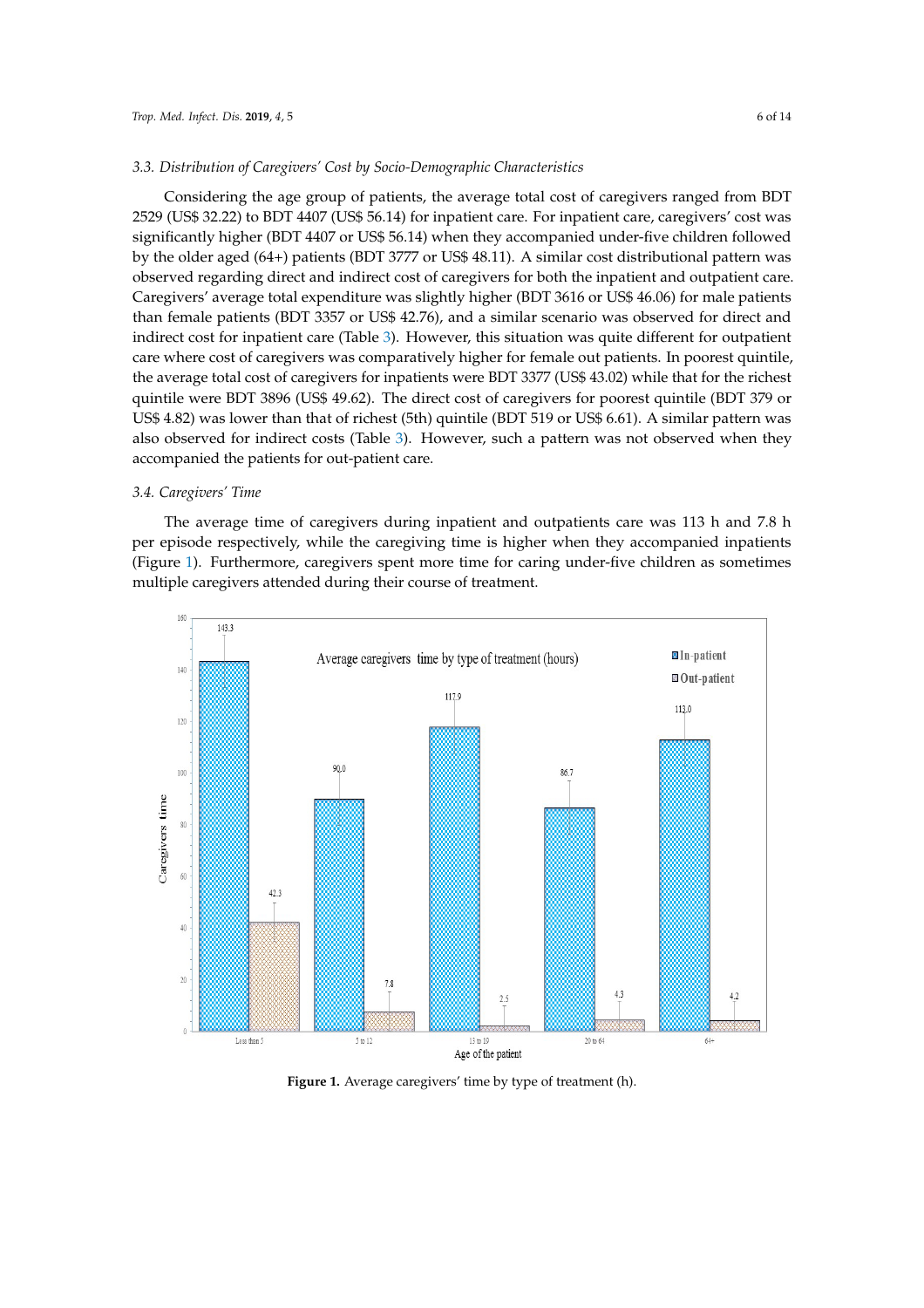| tio <sub>r</sub><br>S |
|-----------------------|
| LY LU UL .            |
| ryect.                |
| ς,                    |
| 2019,                 |
| さく                    |
| л                     |

| Total cost                                      | In-direct cost                                     | Total direct cost             | Out-of-pocket cost<br>Cost                                                                                                               |  |
|-------------------------------------------------|----------------------------------------------------|-------------------------------|------------------------------------------------------------------------------------------------------------------------------------------|--|
|                                                 | Caregivers income loss                             |                               | Caregivers expenditure (e.g., food, lodging)<br>Informal payment (e.g., tips)<br>Caregiver's payment<br>Iransportation cost<br>Parameter |  |
|                                                 |                                                    |                               | 127.87 (01.63)<br>123.29 (01.57<br>07.40 (0.09)<br>(00.01)(0.00)<br>Average                                                              |  |
| 2243.38 (28.58) 2756.87 (35.12) 3489.67 (44.45) | $1985.21(25.29)$ $2467.44(31.43)$ $3057.31(38.95)$ | 258.57 (03.29) 541.07 (06.89) | Overall Cost<br>213.88 (02.72)<br>456.8 (05.82)<br>22.65 (0.29)<br>0.35 (0.00)<br>GS                                                     |  |
|                                                 |                                                    | 432.4 (05.51)                 | 228.99 (02.92)<br>189.18 (02.41)<br>14.23 (0.18)<br>(0000000)<br>Average                                                                 |  |
|                                                 | 2540.84 (32.37)                                    |                               | Inpatient Cost<br>438.94 (05.59<br>242.4 (03.09<br>29.94 (0.38<br>0.00(0.00)<br>Ğ                                                        |  |
| 2789.05 (35.53) 975.11 (12.42) 2059.31 (26.23)  | 894.2 (11.39)                                      | 542.34 (06.91) 81.69 (01.04)  | 56.24 (0.72)<br>24.97 (0.32)<br>0.03(0.00)<br>0.45(0.01)<br>Average                                                                      |  |
|                                                 | 1834.02 (23.36)                                    | 479.48 (06.11)                | <b>Outpatient Cost</b><br>452.15 (05.76)<br>153.89 (01.96)<br>05.35 (0.07<br>0.50(0.01)                                                  |  |

**Table 2.** Distribution of average caregivers' cost of diarrheal treatment for tertiary level hospital (*N* = 801)BDT (US\$).

Note: 1 US\$ = 78.5 BDT; SD: StandardDeviation.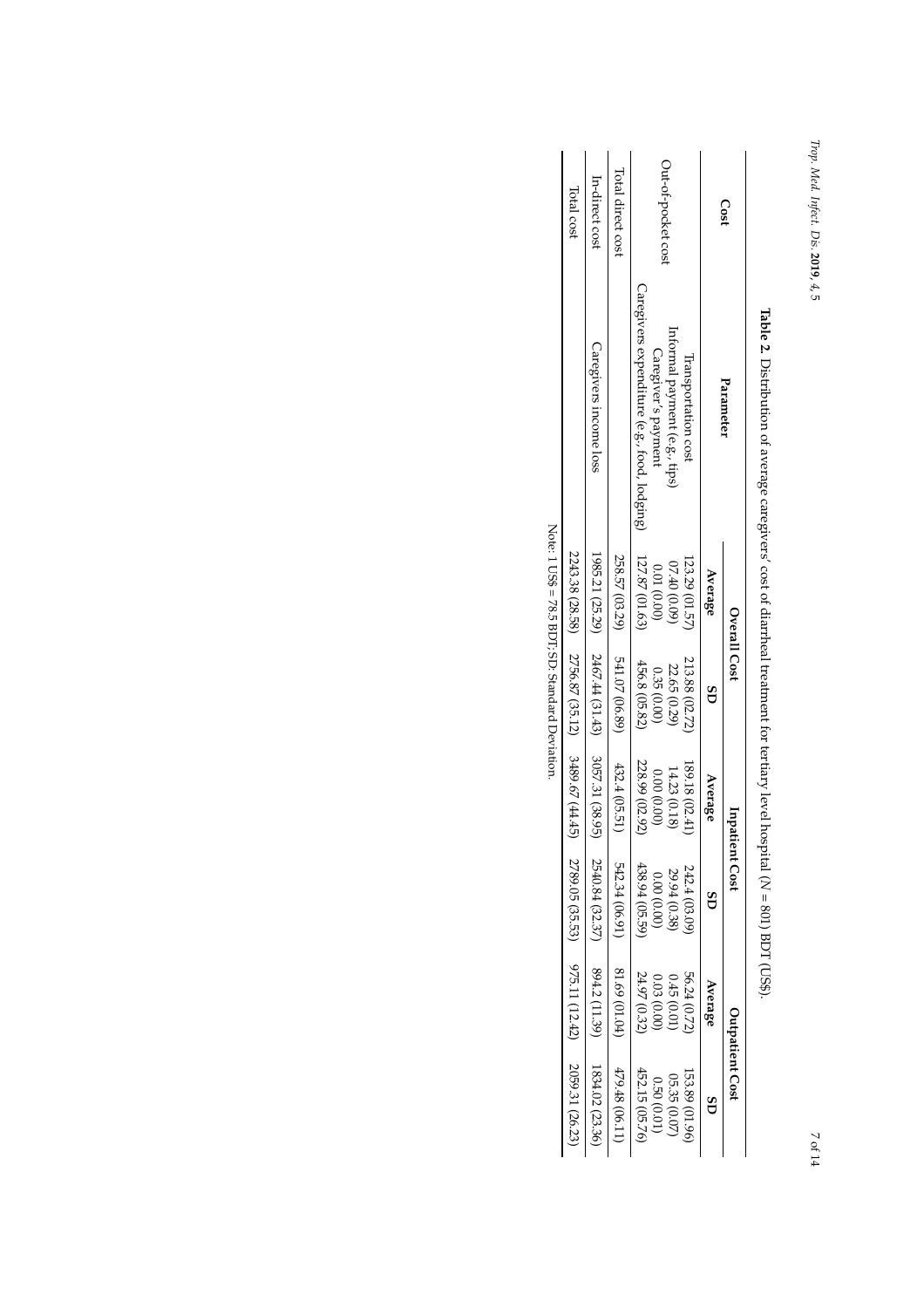| Upper quintile<br>P-value<br>3896 (49.62)<br>0.62<br>3335 (42.48)<br>519 (6.61)<br>0.54<br><b>G69</b><br>(8.86)<br>3377 (43.02)<br>0.70 | Poorest quintile<br>Income quintile<br>2nd<br>3rd<br>4th<br>3334 (42.47)<br>3568 (45.46)<br>3289 (41.90)<br>3377 (43.02)<br>2880 (36.69)<br>2468 (31.44)<br>2498 (31.82)<br>2620 (33.37)<br>417<br>379 (4.82)<br>433<br>(5.51)<br>(5.31)<br>818<br>522<br>69<br>(6.60)<br>(5.98)<br>(6.65)<br>3151 (40.14)<br>2856 (36.39)<br>2998 (38.19) | Household size<br>More than 5<br>Less than 3<br>P-value<br>3005<br>3794 (48.33)<br>3372 (42.95)<br>2360 (30.06)<br>0.03<br>2974 (37.88)<br>2659 (33.88)<br>2148 (27.36)<br>423 (5.39)<br>471 (6.00)<br>244 (3.11)<br>0.13<br>563 (7.18)<br>547 (6.97)<br>262 (3.34)<br>3323 (42.33)<br>2949 (37.56)<br>2116 (26.96)<br>0.05 | Gender<br>Female<br>P-value<br>Male<br>3357 (42.76)<br>3616 (46.06)<br>0.35<br>2446 (31.16)<br>3081 (39.25)<br>428 (5.45)<br>437 (5.56)<br>780<br>454 (5.78)<br>616 (7.85)<br>2929 (37.32)<br>3179 (40.50)<br>0.32 | Patient age in years<br>$5$ cose than<br>20 to 64<br>13 to 19<br>5 to 12<br>P-value<br>$64+$<br>3777 (48.11)<br>2714 (34.57)<br>3405 (43.38)<br>2529 (32.22)<br>4407 (56.14)<br>$-0.001$<br>2833 (36.09)<br>2741 (34.92)<br>2884 (36.74)<br>2639 (33.62)<br>1619 (20.62)<br>568 (7.24)<br>318(4.05)<br>261 (3.32)<br>411 (5.24)<br><b>558</b><br>$-0.001$<br>(7.11)<br>852 (10.85<br>388(4.94)<br>305<br>532 (6.78)<br>999<br>(3.89)<br>(7.21)<br>3209 (40.88)<br>3144(40.05)<br>2396 (30.52)<br>2119 (26.99)<br>3848 (49.02)<br>$-0.001$ | Variables<br>Average<br>Total Cost<br>GS<br>Average<br>Direct<br>GS<br>Average | In-Patients  |
|-----------------------------------------------------------------------------------------------------------------------------------------|--------------------------------------------------------------------------------------------------------------------------------------------------------------------------------------------------------------------------------------------------------------------------------------------------------------------------------------------|-----------------------------------------------------------------------------------------------------------------------------------------------------------------------------------------------------------------------------------------------------------------------------------------------------------------------------|--------------------------------------------------------------------------------------------------------------------------------------------------------------------------------------------------------------------|-------------------------------------------------------------------------------------------------------------------------------------------------------------------------------------------------------------------------------------------------------------------------------------------------------------------------------------------------------------------------------------------------------------------------------------------------------------------------------------------------------------------------------------------|--------------------------------------------------------------------------------|--------------|
| 2789 (35.53)                                                                                                                            | 413 (5.26)                                                                                                                                                                                                                                                                                                                                 |                                                                                                                                                                                                                                                                                                                             |                                                                                                                                                                                                                    |                                                                                                                                                                                                                                                                                                                                                                                                                                                                                                                                           |                                                                                |              |
| 432 (5.51)<br>542 (6.91)                                                                                                                | 473 (6.03)                                                                                                                                                                                                                                                                                                                                 |                                                                                                                                                                                                                                                                                                                             |                                                                                                                                                                                                                    |                                                                                                                                                                                                                                                                                                                                                                                                                                                                                                                                           |                                                                                |              |
| 3057 (38.95)                                                                                                                            | 2921 (37.21)                                                                                                                                                                                                                                                                                                                               |                                                                                                                                                                                                                                                                                                                             |                                                                                                                                                                                                                    |                                                                                                                                                                                                                                                                                                                                                                                                                                                                                                                                           |                                                                                |              |
| 2541 (32.37)                                                                                                                            | 3035 (38.66)<br>2363 (30.11)<br>2599 (33.11)<br>2304 (29.35)<br>2296 (29.25)                                                                                                                                                                                                                                                               | 2763 (35.20)<br>2367 (30.16)<br>2036 (25.93)                                                                                                                                                                                                                                                                                | 2271 (28.92)<br>2774 (35.33)                                                                                                                                                                                       | 2441 (31.10)<br>2525 (32.17)<br>2808<br>2400 (30.57)<br>1563 (19.91)<br>(35.77)                                                                                                                                                                                                                                                                                                                                                                                                                                                           | Indirect<br>GS                                                                 |              |
| 975 (12.42)                                                                                                                             | 1033 (13.16)<br>1074 (13.68<br>821 (10.46)<br>1096 (13.96)<br>790 (10.06)<br>$0.81\,$                                                                                                                                                                                                                                                      | 1096 (13.96)<br>790 (10.06)<br>52 (0.67)<br>0.20                                                                                                                                                                                                                                                                            | 997 (12.7)<br>953 (12.14)<br>0.83                                                                                                                                                                                  | 173 (14.94)<br>246 (3.13)<br>58(0.74)<br>130 (1.66)<br>132 (1.68)<br>$-0.001$                                                                                                                                                                                                                                                                                                                                                                                                                                                             | Average                                                                        |              |
| 2059<br>(26.23)                                                                                                                         | 2114<br>2649<br>1975<br>1718<br>1424<br>26.93<br>25.16<br>(1.89)<br>(18.15)<br>33.75                                                                                                                                                                                                                                                       | 2343 (29.84)<br>1419 (18.07)<br>81 (1)<br>60                                                                                                                                                                                                                                                                                | 2213<br>9681<br>(28.19)<br>(24.15)                                                                                                                                                                                 | 2256<br>230 (2.93)<br>159 (2.03)<br>98 (1.25)<br>183 (2.33)<br>28.74)                                                                                                                                                                                                                                                                                                                                                                                                                                                                     | <b>Total Cost</b><br>51                                                        |              |
| (1.04)                                                                                                                                  | 51 (0.65)<br>(61.14)<br>77 (0.98)<br>48 (0.61)<br>25 (1.59)<br>0.83                                                                                                                                                                                                                                                                        | 20 (0.25)<br>96 (1.22)<br>57(0.73)<br>$\overline{2}$                                                                                                                                                                                                                                                                        | 67 (0.85)<br>96 (1.23)<br>6.54                                                                                                                                                                                     | 0(1.20)<br>40(0.51)<br>34(0.43)<br>34(0.43)<br>40(0.51)<br>0.89                                                                                                                                                                                                                                                                                                                                                                                                                                                                           | Average                                                                        |              |
| 479 (6.11)                                                                                                                              | $\begin{array}{c} 883\ (11.25) \\ 70\ (0.89) \\ 87\ (1.11) \end{array}$<br>285 (3.63)<br>162(2.06)                                                                                                                                                                                                                                         | $594 (7.57)$<br>93 (1.18)<br>12 (0.15)                                                                                                                                                                                                                                                                                      | $213 (2.71)$ 642 (8.18)                                                                                                                                                                                            | 535 (6.82)<br>35 (0.45)<br>25 (0.32)<br>43 (0.55)<br>18 (0.23)                                                                                                                                                                                                                                                                                                                                                                                                                                                                            | Direct<br>GS                                                                   | Out-Patients |
| 894 (11.39)                                                                                                                             | 945 (12.03)<br>(66'Z1) 6101<br>950 (12.10)<br>774 (9.86)<br>740 (9.43)<br>0.84                                                                                                                                                                                                                                                             | 1000 (12.74)<br>733 (9.33)<br>44(0.56)<br>0.20                                                                                                                                                                                                                                                                              | $\frac{887\,(11.29)}{902\,(11.49)}$<br>0.93                                                                                                                                                                        | 079 (13.75<br>212 (2.70)<br>$(950)$ H<br>$(0f)$ 011<br>$(0 + 1) 01$<br>100.0                                                                                                                                                                                                                                                                                                                                                                                                                                                              | Average                                                                        |              |
| 1834 (23.36)                                                                                                                            | 2052 (26.14)<br><b>2065</b><br>1875 (23.89)<br>(393 (17.75)<br>708 (21.75)<br>(26.30)                                                                                                                                                                                                                                                      | 2037 (25.95)<br>406 (17.92)<br>(980)                                                                                                                                                                                                                                                                                        | 1856 (23.64)<br>1816 (23.14)                                                                                                                                                                                       | 1006 (25.55<br>217 (2.76)<br>128 (1.63)<br>155(1.97)<br>72 (0.92)                                                                                                                                                                                                                                                                                                                                                                                                                                                                         | Indirect<br>GS                                                                 |              |

| I<br>$T$ dinia $T$                                                                                  |
|-----------------------------------------------------------------------------------------------------|
| ļ<br>J                                                                                              |
| l<br>$\frac{1}{2}$<br>ł                                                                             |
|                                                                                                     |
|                                                                                                     |
|                                                                                                     |
| $\frac{1}{2}$                                                                                       |
| i<br>(<br>I                                                                                         |
|                                                                                                     |
| j<br>j<br>֖֖֪ׅ֢ׅ֪ׅ֪ׅׅׅׅ֪ׅ֪֪ׅ֖֪֪ׅ֚֚֚֚֚֚֚֚֚֚֚֚֚֚֚֚֚֚֡֕֕֓֕֬֝֬֝֬֝֬֓֓֞֬֝֬֓֞                              |
| $\ddot{\phantom{a}}$                                                                                |
|                                                                                                     |
| ֢ׅ֧֧֧֧֧֧֧֚֚֚֚֚֚֚֚֚֚֚֚֚֚֚֚֡֬֕֓֡֓֓֡֬֓֓֝֓֝֬֝֬֝֓֝֬֓<br>֧֪֪֧֪֧֧֧֪֪֪֧֧֪ׅ֧֪ׅ֧֪ׅ֧֚֚֚֚֚֚֚֚֚֚֚֚֚֚֚֚֝֝֝֝֝<br>∶ |
| i                                                                                                   |
| Ì                                                                                                   |
| I                                                                                                   |
|                                                                                                     |
|                                                                                                     |
| I                                                                                                   |
| Ì<br>j                                                                                              |
|                                                                                                     |
| $-22.7 - 22.7$<br>;<br>i                                                                            |
|                                                                                                     |
|                                                                                                     |
| Ì                                                                                                   |
| ı<br>$\frac{1}{11}$                                                                                 |
| Ş<br>j                                                                                              |
| J<br>Ì<br>j                                                                                         |
| l<br>j<br>í                                                                                         |
| ֦֖֧֢֝֓֓֓֓֓֓֓֓׆֧<br>֧֪֪֧֪֧֪֪֪֪֪֪֪֦֧֧֪֧֪֪֪֦֧֪֪֪֧֪֪֦֧֪֪֪֦֧֓֓֓֓֓֓֓֝֓֓֬֓֓֓<br>ğ<br>ì<br>ł                |
|                                                                                                     |

*Trop. Med.*

 *Infect. Dis.*

**2019**, *4*, 5

8 of 14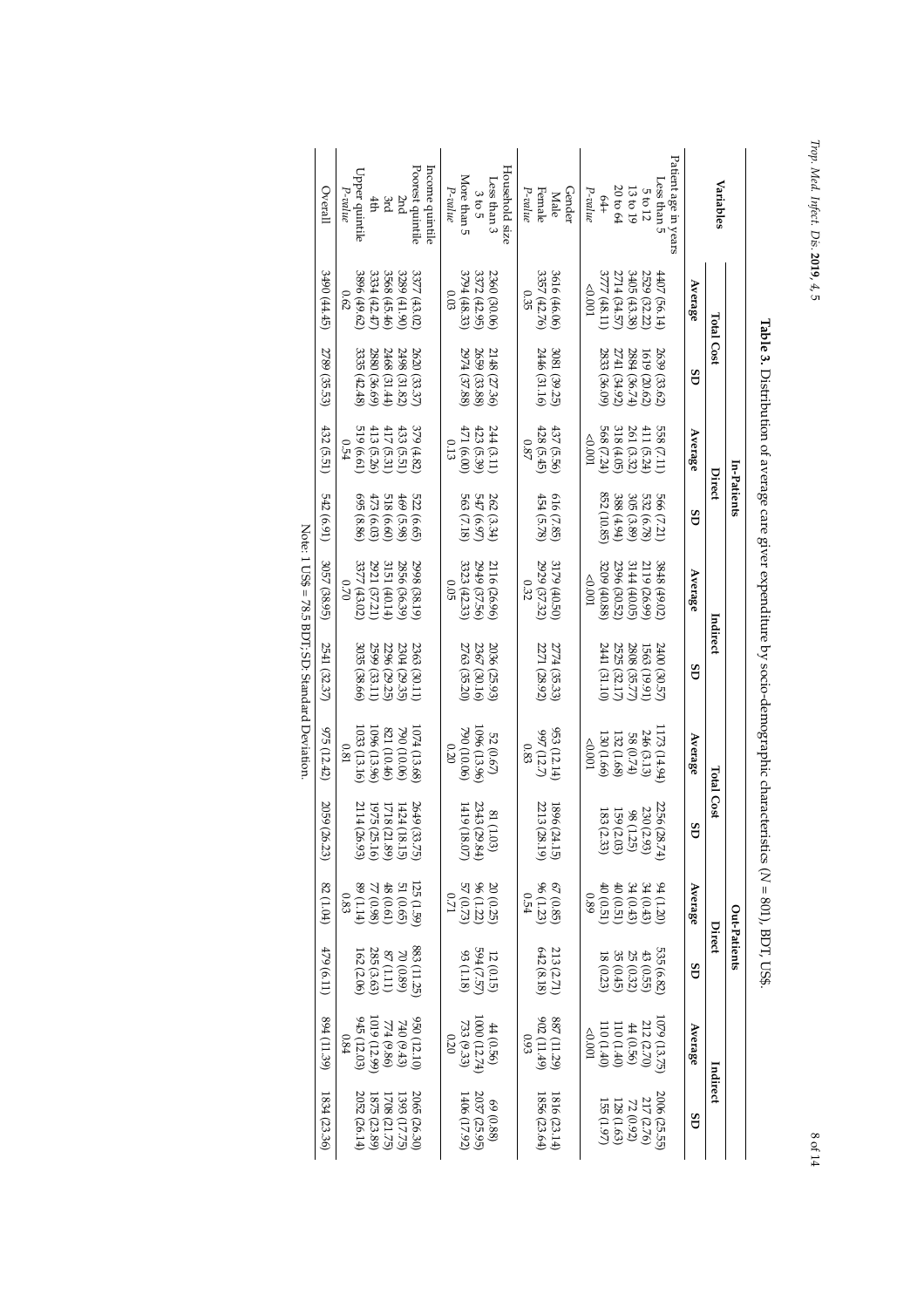#### **4. Discussion**

Diarrheal diseases remain a crucial public health concern in Bangladesh as large number of people (approximately 2.7 million) utilize the healthcare facilities annually due to diarrheal infection, which leads to an excessive pressure on the country's health system. Furthermore, households spend significant resources for the treatment purpose both directly and indirectly whereas caregivers' expenditures and indirect cost are the important components of costs during the treatment courses. Caregivers' support and services are vital for managing and treating patients particularly for under-five children and older aged and sometimes are especially essential when the patients felt difficulties to speak for him or herself [37]. Caregiving during diarrheal infections may help the patients for their daily assistance (e.g., dressing, toileting and child care), monitoring activities (e.g., financial transaction and administration of medication) and emotional support [38]. Caregivers' help and support are often vital for inpatient cares which often associated with the caregivers' burden both physically and economically [39]. In the present study we aimed to investigate the caregivers' direct and indirect cost due to their attendance and supervision during the treatment of diarrheal patients in tertiary district public hospitals in Bangladesh.

Along with the health burden, diarrheal infections have potential economic impact on diarrhoea affected households. A number of studies focused on the economic burden of diarrheal infections in various countries [20–25], but the knowledge about caregivers costs of a full diarrheal episode are still limited in resource-poor settings, particularly in the context of Bangladesh. Various hospital-based costing studies were conducted in Bangladesh to estimate treatment cost per patients from the provider's perspective [26,27]. However, those studies conducted either in a single public hospital or in a surveillance hospital. Further, all components of costs (e.g., income/productivity loss of patients, caregivers) were not included in their estimation. A multi-country analysis was conducted in ASEAN context focusing on childhood diarrhoea [40]. The study found that the mean household costs were US\$ 1.82, US\$ 6.47, and US\$ 3.33 for Bangladesh, Pakistan, and India, respectively. However, the study excluded the treatment cost for adults and not explained the caregiver's perspectives. Various slum-based diarrheal costing studies were also conducted in Bangladesh [41,42]. However, none of the above studies represented the country scenario or considered the cost burden from caregiver's perspective. Our study demonstrated that the average total cost of caregivers was US\$ 28.58 per diarrheal episode whereas the average total cost for caring inpatients and outpatient was US\$ 44.45 and US\$ 12.42, respectively. Our estimation suggested that annual caregivers' cost during diarrheal infections to be US\$ 74.71 million which constituted for 5.34% of the total health expenditure in Bangladesh [43]. The out of pocket cost incurred by the caregivers was mainly for purchasing foods and lodging purposes while a vast indirect cost was also incurred due to their absence from daily productive activities. An economic analysis regarding cost of caregivers of DAZT (diarrhoea alleviation through zinc and oral rehydration salts therapy) program was conducted in Gujrat, India and found that the average economic cost could be incurred up to US\$ 4.04 per episode for rural under-five children [16]. Several studies also indicated that caregivers' cost is important aspect for households which might be increased the total treatment cost during diarrheal episode from societal perspective [17,33,44,45]. An earlier study in this context observed that the additional caregiver cost could increase the average treatment costs up to US\$ 110.51 per episode of diarrheal infection [17]. In our study we have found that caregivers' cost was highest when they provided care to the under-five children as they were the most vulnerable for diarrheal infections [18,46]. In another earlier study to this context, it was shown that healthcare seeking behaviour of households were quite different regarding their young members when exposed diarrheal infections and they were often taken to the private providers or clinics (e.g., private practitioners) before hospitalization which was not observed for adult patients [33]. Furthermore, household members particularly parents became terrified and worried when they found their young family members are at risk of ill-health which is reflected in their direct and indirect costs as both the time and in-person involvement required are generally comparatively more for children than adult patients [19].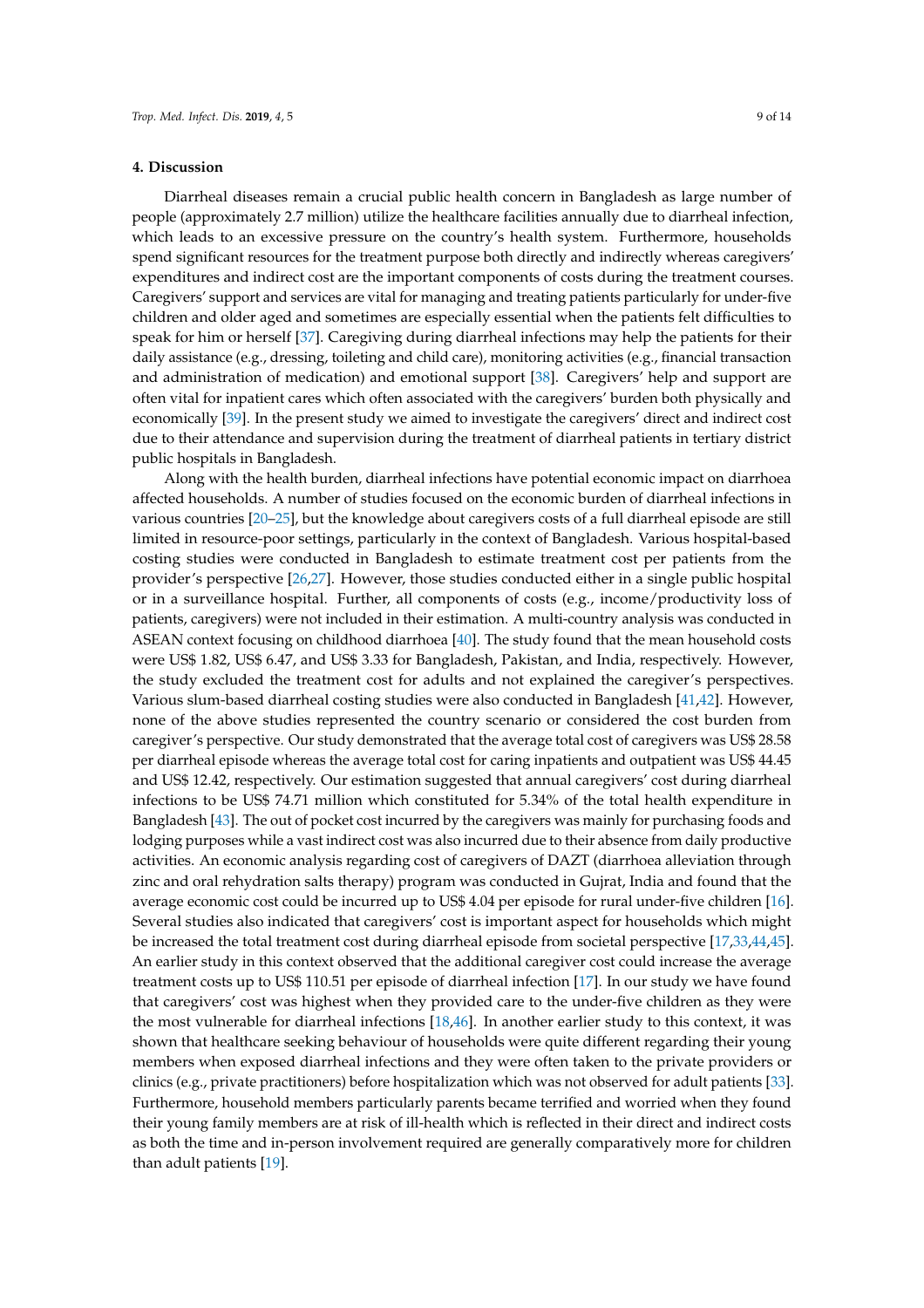Like previous studies [17,19,33,44,45] we also observed that households from the poorest quintile spent less than richest quintile because of their affordability but faced highest cost burden than richest quintile although the diarrheal prevalence are the highest among household members of the poorest quintile [17,18]. For such consequences, many diarrheal cases are inadequately managed at household level which eventually pushes them to the point where the patients' life is endangered [47]. An earlier study observed that during diarrheal episode households often sought care from formal (e.g., qualified doctor, hospital) and informal providers (e.g., tradition healers, unqualified village doctors), even about 23% of diarrheal patients did not seek formal care, although rapid and proper treatment is essential to avoid excessive costs of households and adverse health events [16,18]. Although we did not particularly capture the source of financing for caregivers, an earlier study indicated that regular income and borrowing were the two common coping strategies for diarrheal treatment, which is crucial for Bangladesh as the social health protection scheme not yet implemented and out-of-pocket is the main payment strategy (67%) for seeking healthcare [17,43].

There are various proven interventions for preventing diarrheal infections. However, the vast number of diarrheal cases could be prevented by implementing water, sanitation, and hygiene (WASH) strategies [48,49]. A couple of systematic reviews confirmed that hand washing [50] and point-of-use water treatment [51] were effective interventions for reducing diarrhoeal diseases. Cairncross and colleagues identified that the risk of diarrhoea could be reduced by implementing hand washing with soap (48%), improved water quality (17%) and adequate disposal of human waste (36%) in many developing countries [52]. Since diarrhoea is manifested by dehydration in most of the cases, ORS has proven as effective treatment without any significant adverse effect [53]; and as much as 69% of diarrhoea-related mortality could be prevented by administrating ORS and recommended home fluids [54] which contribute to decrease length of stay or even hospitalization thus reduces the excessive cost during diarrheal treatment. The promotion of exclusive breastfeeding [55], and complementary feeding practices [56] might strengthen the immune system of children and reduce the prevalence of childhood diarrhoea. Although WASH programs, such as improvements in water/sanitation infrastructure and personal hygiene contribute to decline the transmission of enteric pathogens, vaccine can hasten the waning of diarrhoea-related mortalities and morbidities, particularly in epidemic and endemic settings [57]. It was reported that nearly one-third of the episodes of severe diarrhoea could be prevented by introducing vaccination against rotavirus and cholera infections [58]. Policy makers should consider the caregivers cost found in our study for justifying the future diarrheal prevention programmes.

The study has some limitations when interpreting these findings. There may be some recall bias as data were collected after receiving treatment although we have tried to capture all the information within the two weeks of discharge from hospital. The limitations to this study also include the design; as a cross-sectional, hospital-based study it is unable to capture the seasonal variation of caregivers cost as the incidence of diarrheal disease usually peaks during the hot and winter seasons in Bangladesh [59]. The cost of caregivers relies heavily on households' treatment seeking patterns, resources and ability to pay which were not captured [60]. Further, we could not compare the treatments cost using a pairwise matching approach due to the non-availability of matching data. Similarly, the present study was also unable to observe the cost of adverse effects and emotional effects (such as anxiety and tiredness) of caregivers during the diarrheal effects. All these issues should be taken into account in future research.

## **5. Conclusions**

Diarrhoea is still an overwhelming public health issue in Bangladesh. Our study observed that the average cost of caregivers for treating each episode of diarrhoea was US\$ 28.58 (BDT 2,243). Regarding the types of services, the caregivers spend almost 3.6 times higher for inpatient care than outpatients and caregivers' cost was significantly higher when they accompanied under-five children and older aged patients. The study delivers empirical evidence for the health-care programmers and policy makers about the economic cost of caregivers during diarrheal treatment care. However, the additional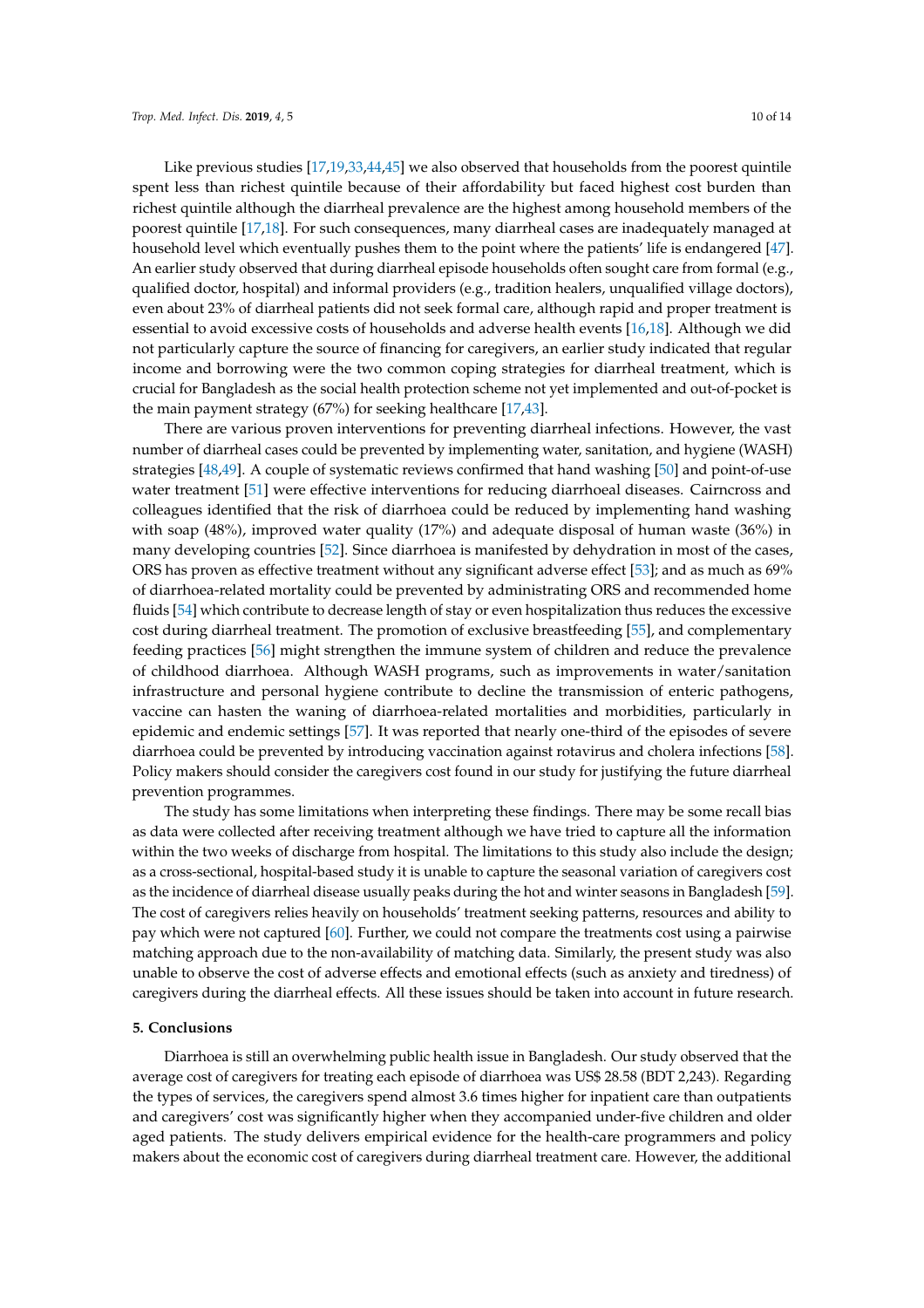caregivers' cost is likely to be even higher than what has been observed in this empirical study. These findings should be taken into account in designing future diarrheal prevention programmes in Bangladesh and other developing countries.

**Author Contributions:** A.R.S. and M.S. conceptualized the study. A.R.S., M.S., N.A., and R.A. performed the data analysis and interpretation. A.R.S., M.S., N.A., R.A., K.A., J.A.M.K., and A.M. wrote the paper. A.R.S., M.S., K.A., J.A.M.K., and A.M. critically reviewed the final version. All authors approved the final version of the manuscript.

**Funding:** The project is a part of the SIDA young investigator award.

**Acknowledgments:** icddr,b is thankful to the Governments of Australia, Bangladesh, Canada, Sweden, and the U.K. for providing core/unrestricted support. We would like to thank Health Economics and Financing Research Group of icddr,b for their earlier comments on this research.

**Conflicts of Interest:** The authors declared no potential conflicts of interest with respect to the research, authorship, and/or publication of this article.

#### **References**

- 1. Fullman, N.; Yearwood, J.; Abay, S.M.; Abbafati, C.; Abd-Allah, F.; Abdela, J.; Zuhlke, L.J.; Murray, C.J.L.; Lozano, R. Measuring performance on the Healthcare Access and Quality Index for 195 countries and territories and selected subnational locations: A systematic analysis from the Global Burden of Disease Study 2016. *Lancet* **2018**. [CrossRef]
- 2. Vos, T.; Allen, C.; Arora, M.; Barber, R.M.; Bhutta, Z.A.; Brown, A.; Zhou, M.; Zodpey, S.; Liesl, J.; Murray, C.J.L. Global, regional, and national incidence, prevalence, and years lived with disability for 310 diseases and injuries, 1990–2015: A systematic analysis for the Global Burden of Disease Study 2015. *Lancet* **2016**, *388*, 1545–1602. [CrossRef]
- 3. UNICEF. Diarrhoea Remains a Leading Killer of Young Children, Despite the Availability of a Simple Treatment Solution. In UNICEF DATA: Monitoring the Situation of Children and Women. 2016, p. 1. Available online: http://data.unicef.org/child-health/diarrhoeal-disease.html (accessed on 28 June 2016).
- 4. Mashoto, K.O.; Malebo, H.M.; Msisiri, E.; Peter, E. Prevalence, one week incidence and knowledge on causes of diarrhea: Household survey of under-fives and adults in Mkuranga district, Tanzania. *BMC Public Health* **2014**, *14*, 985. [CrossRef] [PubMed]
- 5. MOHFW. *Health Bulletin 2017*; MOHFW: Dhaka, Bangladesh, 2017. Available online: www.dghs.gov.bd (accessed on 15 November 2018).
- 6. Bangladesh Bureau of Statistics. *Health and Morbidity Status Survey—2012*; Bangladesh Bureau of Statistics: Dhaka, Bangladesh, 2013.
- 7. Streatfield, P.K.; Baumgartner, J. Bangladesh Urban Health Survey. Dhaka, Bangladesh, 2013. Available online: http://www.niport.gov.bd/wp-content/uploads/download/1413705060- UHS2013PreliminaryResults.pdf (accessed on 15 November 2018).
- 8. Drasar, B.S.; Tomkins, A.M.; Feacham, R.G. *Seasonal Aspects of Diarrhoeal Disease. Seasonal Dimensions to Rural Poverty*; Report to UK Overseas Development Association; London School of Hygiene and Tropical Medicine: London, UK, 1978.
- 9. Black, R.E.; Lanata, C.F. Epidemiology of diarrhoeal diseases in developing countries. In *Infections of the Gastrointestinal Tract*; Blaser, M.J., Smith, P.D., Ravdin, J.I., Greenberg, H.P., Guerrant, R.I., Eds.; Raven Press: New York, NY, USA, 1995.
- 10. Ozguler, M. *Febril Neutropenia: An Approach as an Infectious Disease Specialist*; Scientific Research Publishing, Inc.: Wuhan, China, 2015. Available online: www.scirp.org (accessed on 15 November 2018).
- 11. Deen, J.L.; Seidlein, L.; Sur, D.; Agtini, M.; Lucas, M.; Lopez, A.N.; Lopez, L.; Deok, R.K.; Ali, M.; Clemens, J.D. The High Burden of Cholera in Children: Comparison of Incidence from Endemic Areas in Asia and Africa. *PLoS Negl. Trop. Dis.* **2008**, *2*. [CrossRef] [PubMed]
- 12. Rabbani, G.H.; Larson, C.P.; Islam, R.; Saha, U.R.; Kabir, A. Green banana-supplemented diet in the home management of acute and prolonged diarrhoea in children: A community-based trial in rural Bangladesh. *Trop. Med. Int. Health* **2010**, *15*, 1132–1139. [CrossRef] [PubMed]
- 13. Lamberti, L.M.; Walker, F.C.L.; Black, R. Systematic review of diarrhea duration and severity in children and adults in low- and middle-income countries. *BMC Public Health* **2012**, *12*, 2–11. [CrossRef]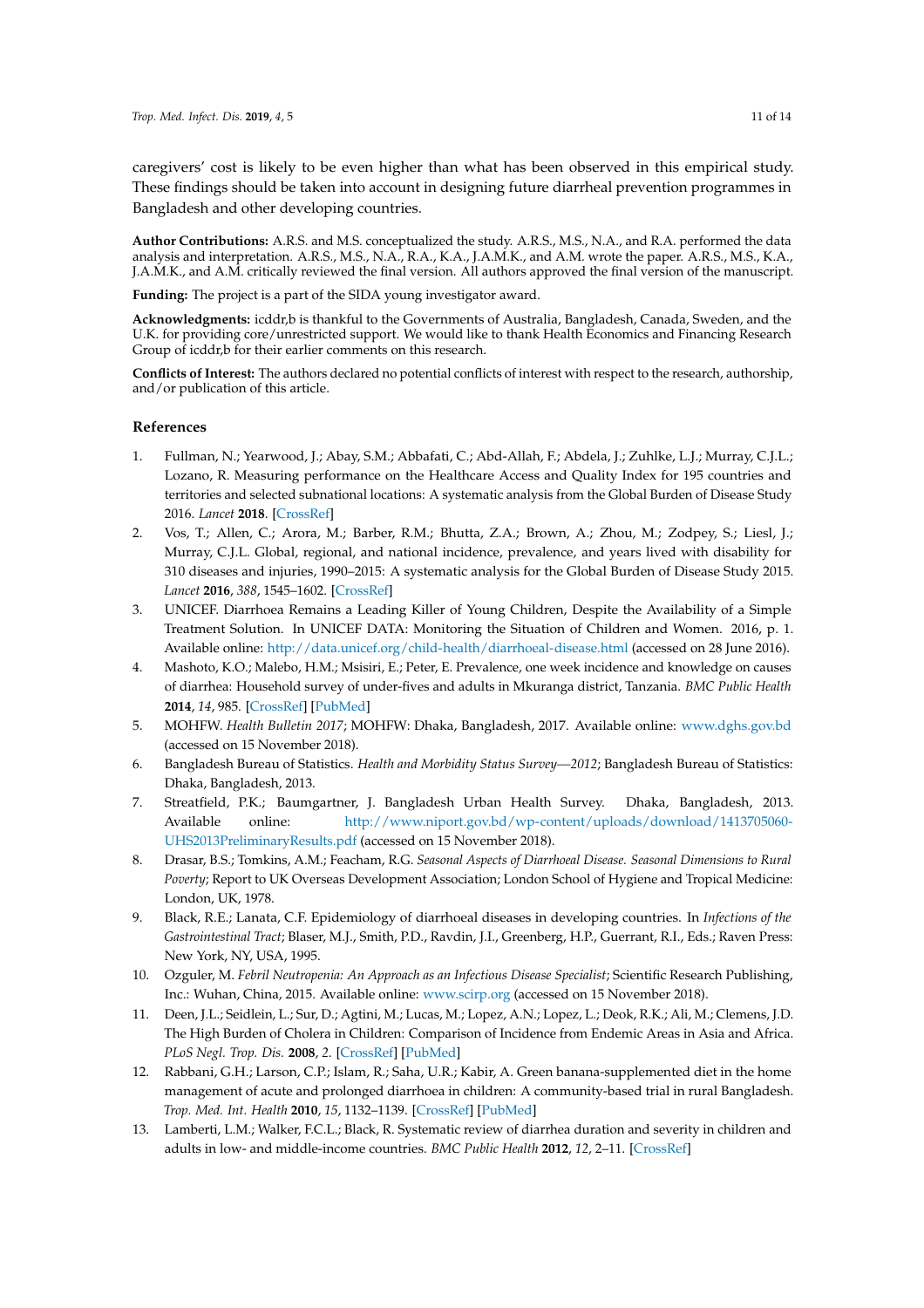- 14. Gebru, T.; Taha, M.; Kassahun, W. Risk factors of diarrhoeal disease in under-five children among health extension model and non-model families in Sheko district rural community, Southwest Ethiopia: Comparative cross-sectional study. *BMC Public Health* **2014**, *14*, 395. [CrossRef] [PubMed]
- 15. Sultana, M.; Mahumud, R.A.; Sarker, A.R. Emerging Patterns of Mortality and Morbidity in District Level Hospitals in Bangladesh. *Ann. Public Health Res.* **2015**, *2*, 2–4.
- 16. Shillcutt, S.D.; Lefevre, A.E.; Walker, C.L.F.; Taneja, S.; Black, R.E.; Mazumder, S. Economic costs to caregivers of diarrhoea treatment among children below 5 in rural Gujarat India: Findings from an external evaluation of the DAZT programme. *Health Policy Plan.* **2016**, *31*, 1411–1422. [CrossRef] [PubMed]
- 17. Sarker, A.R.; Sultana, M.; Mahumud, R.A.; Ali, N.; Huda, T.M.; Salim uzzaman, M.; Haider, S.; Rahman, H.; Islam, Z.; Khan, J.A.M.; et al. Economic costs of hospitalized diarrheal disease in Bangladesh: A societal perspective. *Glob. Health Res. Policy* **2018**, *3*, 1. [CrossRef]
- 18. Sarker, A.R.; Sultana, M.; Mahumud, R.A.; Sheikh, N.; Van Der Meer, R.; Morton, A. Prevalence and Health Care–Seeking Behavior for Childhood Diarrheal Disease in Bangladesh. *Glob. Pediatr. Health* **2016**, *3*, 2333794X1668090. [CrossRef] [PubMed]
- 19. Yaprak, S.; Bulut, U.; Okudan, Y.E.; Gokdemir, O.; Colak, M.; Yıldırım, E.; Guldal, D. Caregiver reasons for tertiary health-care seeking for children aged 12 years. *Pediatr. Int.* **2016**, *58*, 1037–1041. [CrossRef] [PubMed]
- 20. Burke, R.M.; Rebolledo, P.A.; Embrey, S.R.; Wagner, L.D.; Cowden, C.L.; Kelly, F.M.; Smith, E.R.; Iñiguez, V.; Leon, J.S. The burden of pediatric diarrhea: A cross-sectional study of incurred costs and perceptions of cost among Bolivian families. *BMC Public Health* **2013**, *13*, 708. [CrossRef] [PubMed]
- 21. Kosek, M.; Bern, C.; Guerrant, R.L. The global burden of diarrhoeal disease, as estimated from studies published between 1992 and 2000. *Bull. World Health Organ.* **2003**, *81*, 197–204. [CrossRef] [PubMed]
- 22. Bartsch, S.M.; Lee, B.Y. Economics and financing of vaccines for diarrheal diseases. *Hum. Vaccine Immunother.* **2014**, *10*, 1568–1581. [CrossRef]
- 23. MacIntyre, U.; Villiers, F. Economic Burden of Diarrheal Disease in a Tertiary Level Hospital, Gauteng, South Africa. *J. Infect. Dis.* **2010**, *202*, 116–125. [CrossRef] [PubMed]
- 24. Bhuiyan, M.U.; Luby, S.P.; Zaman, R.U.; Rahman, M.W.; Sharker, M.A.Y.; Hossain, M.J.; Rasul, C.H.; Ekram, A.R.M.S.; Rahman, M.; Sturm-Ramirez, K.; et al. Incidence of and Risk Factors for Hospital-Acquired Diarrhea in Three Tertiary Care Public Hospitals in Bangladesh. *Am. J. Trop. Med. Hyg.* **2014**, *91*, 165–172. [CrossRef] [PubMed]
- 25. Pham-Duc, P.; Nguyen-Viet, H.; Hattendorf, J.; Cam, P.D.; Zurbrügg, C.; Zinsstag, J.; Odermatt, P. Diarrhoeal diseases among adult population in an agricultural community Hanam province, Vietnam, with high wastewater and excreta re-use. *BMC Public Health* **2014**, *14*, 978. [CrossRef]
- 26. Ali, Q.L. *Calculation of Total Unit Cost for Diarrhoeal Management at District and Thana Health Complex*; Ministry of Health and Family Welfare: Dhaka, Bangladesh, 2001.
- 27. Das, J.; Das, S.K.; Ahmed, S.; Ferdous, F.; Farzana, F.D.; Sarker, M.H.R.; Ahmed, M.S.; Chisti, M.J.; Malek, M.; Rahman, A.; et al. Determinants of percent expenditure of household income due to childhood diarrhoea in rural Bangladesh. *Epidemiol. Infect.* **2015**, *143*, 2700–2706. [CrossRef] [PubMed]
- 28. Chitunhu, S.; Musenge, E. Direct and indirect determinants of childhood malaria morbidity in Malawi: A survey cross—Sectional analysis based on malaria indicator survey data for 2012. *Malaria J.* **2015**, *14*, 265. [CrossRef] [PubMed]
- 29. Sur, D.; Chatterjee, S.; Riewpaiboon, A.; Manna, B.; Kanungo, S.; Bhattacharya, S.K. Treatment cost for typhoid fever at two hospitals in Kolkata, India. *J. Health Popul. Nutr.* **2009**, *27*, 725–732. [PubMed]
- 30. Poulos, C.; Riewpaiboon, A.; Stewart, J.F.; Clemens, J.; Guh, S.; Agtini, M.; Sur, D.; Islam, Z.; Lucas, M.; Whittington, D. Costs of illness due to endemic cholera. *Epidemiol. Infect.* **2012**, *140*, 500–509. [CrossRef] [PubMed]
- 31. Drummond, M.; Sculpher, M.J.; Laxton, K.C.; Stoddart, G.L.; Torrance, G.W. *Methods for the Economic Evaluation of Health Care Programmes*, 3rd ed.; Oxford University Press: Oxford, UK, 2005.
- 32. Van Roijen, L.; Essink-Bot, M.L.; Koopmanschap, M.A.; Bonsel, G.; Rutten, F.F. Labor and health status in economic evaluation of health care. The Health and Labor Questionnaire. *Int. J. Technol. Assess. Health Care* **1996**, *12*, 405–415. [CrossRef]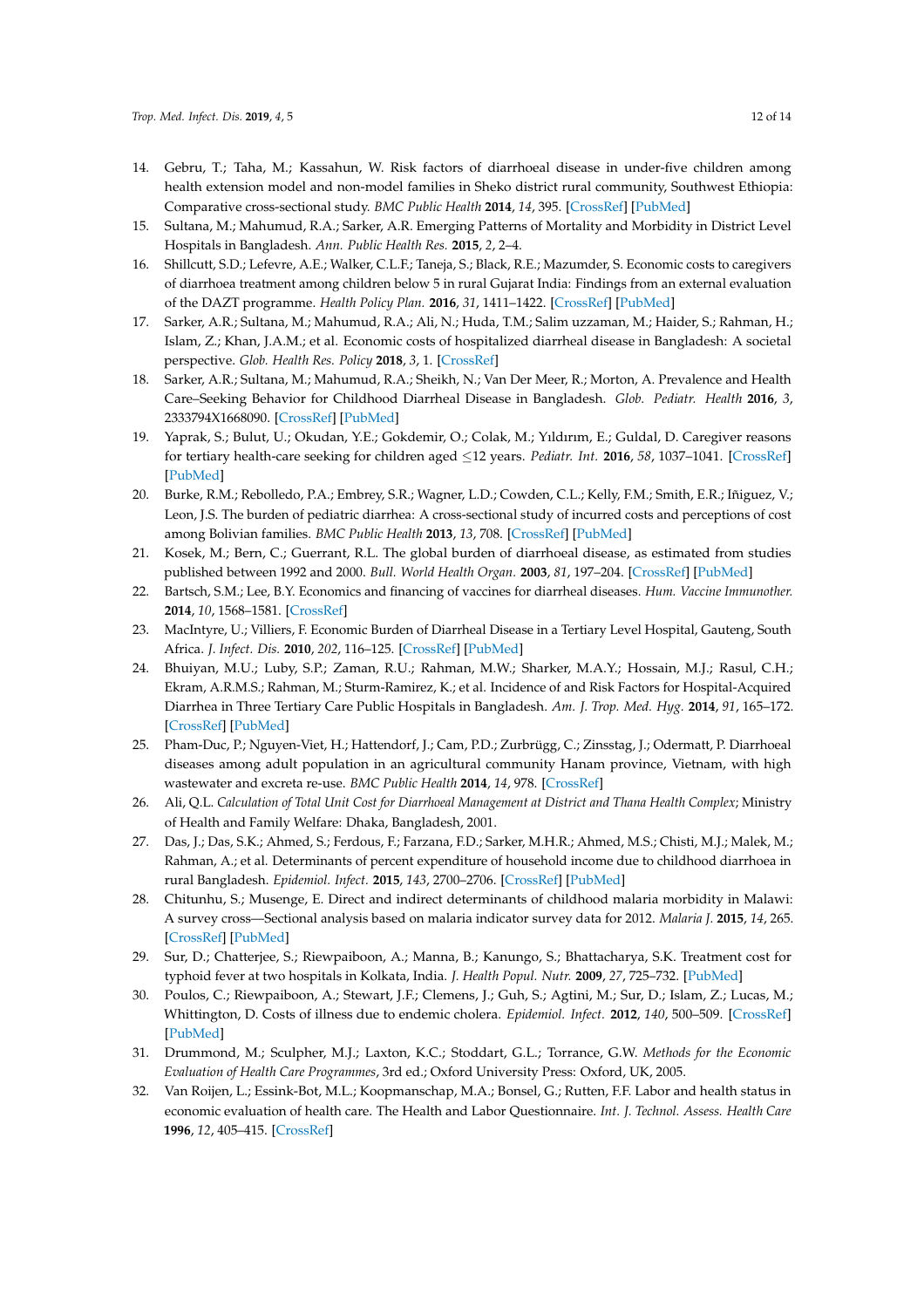- 33. Sarker, A.R.; Islam, Z.; Khan, I.A.; Saha, A.; Chowdhury, F.; Khan, A.I.; Qadri, F.; Khan, J.A.M. Cost of illness for cholera in a high risk urban area in Bangladesh: An analysis from household perspective. *BMC Infect. Dis.* **2013**, *13*, 518. [CrossRef] [PubMed]
- 34. Rice, D.P. Estimating cost of illness. *Am. J. Public Health Nations Health* **1967**, *57*, 424–440. [CrossRef] [PubMed]
- 35. Chima, R.I.; Goodman, C.A.; Mills, A. The economic impact of malaria in Africa: A critical review of the evidence. *Health Policy* **2003**, *63*, 17–36. [CrossRef]
- 36. GOB. Monthly Report on Fiscal-Macro Position. Dhaka, Bangladesh, 2016. Available online: http://www. mof.gov.bd/en/budget/mfmu/mfmu\_February\_16.pdf (accessed on 15 November 2018).
- 37. Alwin, J.; Öberg, B.; Krevers, B. Support/services among family caregivers of persons with dementia—Perceived importance and services received. *Int. J. Geriatr. Psychiatry* **2010**, *25*, 240–248. [CrossRef]
- 38. Chaudhuri, J.D.; Das, S. The role of caregivers in the management of alzheimer's disease: Examples from Asian countries. *Sultan Qaboos Univ. Med. J.* **2006**, *6*, 11–18.
- 39. Haro, J.M.; Kahle-Wrobleski, K.; Bruno, G.; Belger, M.; Dell'Agnello, G.; Dodel, R.; Jones, R.W.; Reed, C.C.; Vellas, B.; Wimo, A.; et al. Analysis of burden in caregivers of people with Alzheimer's disease using self-report and supervision hours. *J. Nutr. Aging* **2014**, *18*, 677–684. [CrossRef]
- 40. Rheingans, R.; Kukla, M.; Faruque, A.S.G.; Sur, D.; Zaidi, A.K.M.; Nasrin, D.; Farag, T H.; Levine, M.; Kotloff, K. Determinants of Household Costs Associated With Childhood Diarrhea in 3 South Asian Settings. *Clin. Infect. Dis.* **2012**, *55*, 327–335. [CrossRef]
- 41. Sultana, S.; Ahmed, S.; Hossen, S.S. Diarrhoeal Diseases in the Slums of Khulna City: Prevalence and Cost Analysis. *J. Asian Dev. Stud.* **2013**, *2*, 60–70.
- 42. Halim, F.B.; Haider, M.Z. Prevalence and economic costs of diarrheal illness among adult slum dwellers in Khulna City, Bangladesh. *J. Health Soc. Sci.* **2017**, *120*, 83–98. [CrossRef]
- 43. MOHFW. *Bangladesh National Health Accounts 1997–2015: Preliminary Results*; MOHFW: Dhaka, Bangladesh, 2015. Available online: http://www.thedailystar.net/backpage/people-fork-out-most-1465246 (accessed on 15 November 2018).
- 44. Poulos, C.; Riewpaiboon, A.; Stewart, J.F.; Clemens, J.; Guh, S.; Agtini, M.; Anh, D.D.; Dong, B.; Bhutta, Z.; Sur, D.; et al. Cost of illness due to typhoid fever in five Asian countries. *Trop. Med. Int. Health* **2011**, *16*, 314–323. [CrossRef] [PubMed]
- 45. Sarker, A.R.; Sultana, M.; Mahumud, R.A.; Van Der Meer, R.; Morton, A.; Sarker, A.R. Cost-effectiveness analysis of introducing universal childhood rotavirus vaccination in Bangladesh. *Hum. Vaccines Immunother.* **2017**, *14*, 189–198. [CrossRef]
- 46. IVI. *Country Investment Case Study on Cholera Vaccination: Bangladesh*; IVI: Seoul, Korea, 2013; Available online: http://www.ivi.int/web/www/0403 (accessed on 15 November 2018).
- 47. Chowdhury, F.; Khan, I.A.; Patel, S.; Siddiq, A.U.; Saha, N.C.; Khan, A.I.; Saha, A.; Cravioto, A.; Clemens, J.; Qadri, F.; et al. Diarrheal illness and healthcare seeking behavior among a population at high risk for diarrhea in Dhaka, Bangladesh. *PLoS ONE* **2015**, *10*, e0130105. [CrossRef]
- 48. Bhutta, Z.A.; Das, J.K.; Walker, N.; Rizvi, A.; Campbell, H.; Rudan, I.; Black, R.E. Interventions to address deaths from childhood pneumonia and diarrhoea equitably: What works and at what cost? *Lancet* **2013**, *381*, 1417–1429. [CrossRef]
- 49. Diouf, K.; Tabatabai, P.; Rudolph, J.; Marx, M. Diarrhoea prevalence in children under five years of age in rural Burundi: An assessment of social and behavioural factors at the household level. *Glob. Health Act.* **2014**, *7*, 24895. [CrossRef]
- 50. Ejemot-Nwadiaro, R.I.; Ehiri, J.E.; Arikpo, D.; Meremikwu, M.M.; Critchley, J.A. Hand washing promotion for preventing diarrhoea. *Cochrane Database Syst Rev.* **2015**. [CrossRef]
- 51. Clasen, T.; Roberts, I.; Rabie, T.; Schmidt, W.; Cairncross, S. Interventions to improve water quality for preventing diarrhoea. *Cochrane Database Syst. Rev.* **2006**, *3*, CD004794.
- 52. Cairncross, S.; Hunt, C.; Boisson, S.; Bostoen, K.; Curtis, V.; Fung, I.C.H.; Schmidt, W.P. Water, sanitation and hygiene for the prevention of diarrhoea. *Int. J. Epidemiol.* **2010**, *39*, i193–i205. [CrossRef]
- 53. Ruxin, J.N. Magic bullet: The history of oral rehydration therapy. *Med. Hist.* **1994**, *38*, 363–397. [CrossRef] [PubMed]